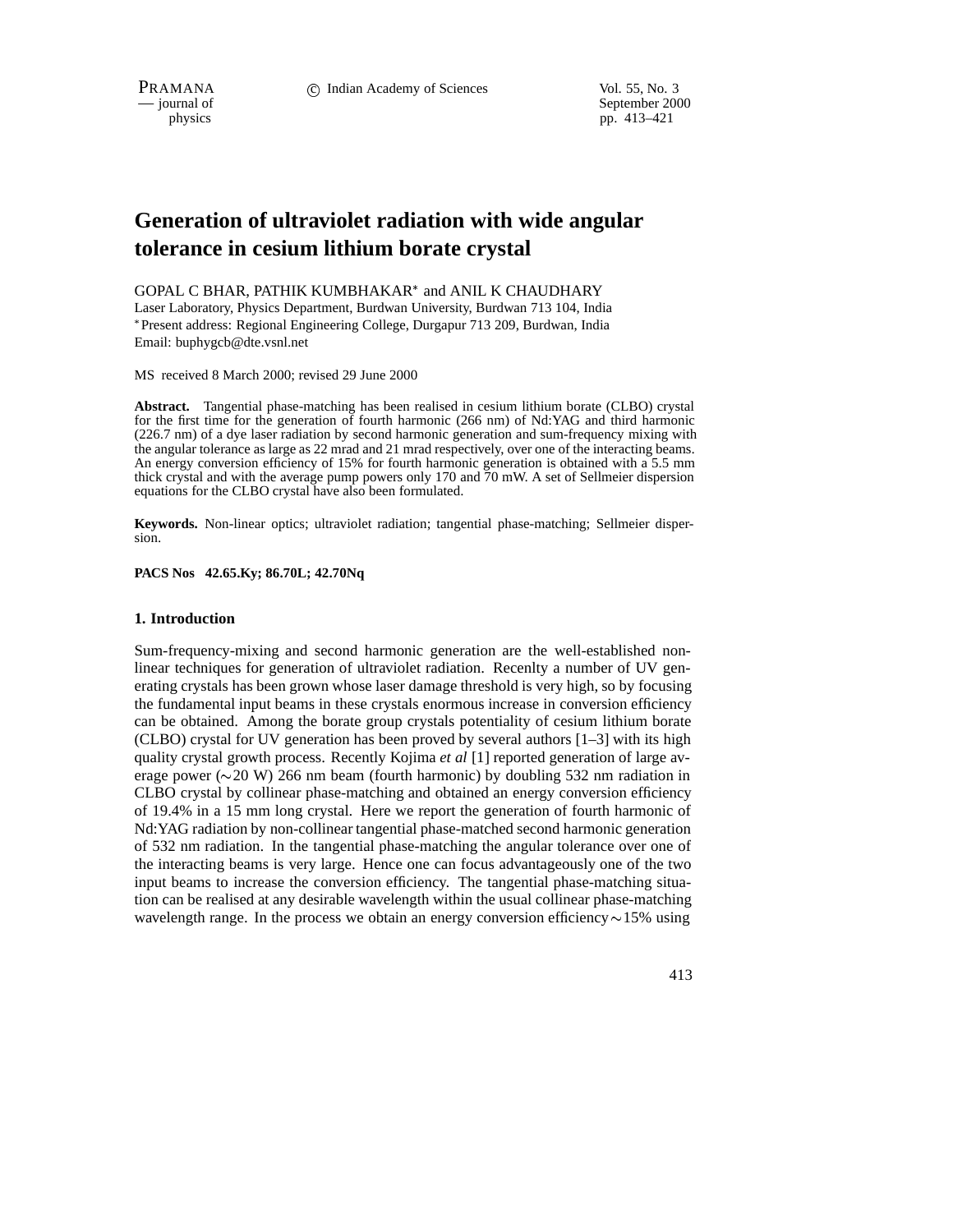average powers of the interacting beams 170 and 70 mW in a 5.5 mm long crystal. A large angular tolerance of 22 mrad, an order of magnitude larger than that of ordinary noncollinear phase-matching, over one of the interacting beams has also been measured. Here we also formulate a set of Sellmeier dispersion equations based on our measured phasematching angles and taking the initial values of refractive indices of Mori *et al* [3] which fit all the experimental data fairly well. Moreover here we report the generation of 226.7 nm radiation by third harmonic generation (THG) of dye laser radiation (LDS-698, 680 nm) using tangential phase-matched sum-frequency mixing and measured a large angular tolerance of 21 mrad over one of the interacting beams. Keeping the room humidity below 45% at 25 C throughout the experiment no degradation of the crystal has been observed.

### **2. Tangential phase-matching**

In a non-linear phase-matching interaction if the wave vector surfaces of the input waves sharply intersect the generated wave surface then that phase matching is called critical phase matching. Whereas if the intersection of the wave vector surfaces of the input waves with that of the generated beam be tangential then it is called tangential phase matching [4,5] (illustrated in figure 1). Depending upon the direction of propagation of the interacting beams both the critical and tangential phase-matching technique may be collinear and non-collinear type. The collinear tangential phase matching is also known as non-critical phase-matching (NCPM). The NCPM is advantageous due to zero walk-off and hence allows one to use a long crystal to improve the efficiency. But this can be realised only at certain desirable wavelength as determined by the crystal dispersion. Non-collinear tangential phase-matching is advantageous as it allows a large angular tolerance over one of the interacting beams and this situation can be realised at any desired wavelength within the collinear phase-matching wavelength range. Although the generation in this latter process is limited to a certain extent by the walk-off effect of the crystal, the energy conversion efficiency can be increased by focussing one of the interacting beams over which the large angular tolerance exists. In general for tangential phase-matching the non-collinear angle between the input interacting beams being small, which is sufficient for the automatic separation of the generated beam from its parent beams, there would not be any noticeable decrease in conversion efficiency due to insignificant decrease in beam overlapping volume.

Figures 1a and 1b shows the non-collinear tangential phase-matching situation in a negative uniaxial crystal. Here the pump wave vector  $K_1$  is at an angle  $(\varphi)$  with respect to the optic axis (Z axis),  $\alpha$  is the non-collinear angle between  $\mathbf{K}_1$  and  $\mathbf{K}_2$  wave vectors. The generated wave vector  $\mathbf{K}_3$  is along ( $\mathbf{K}_1 + \mathbf{K}_2$ ), and  $\psi$  is the non-collinear angle between  $\mathbf{K}_1$ and  $\mathbf{K}_3$ . Following the theory of Warner [4], the expression for  $\alpha$  is given by the following relation:

$$
\alpha = -\psi_0 \pm \sqrt{[\psi_0^2 - A(K_0 - \Delta K)]}, \tag{1}
$$

where  $\Delta K$  is the non-collinear phase-mismatch given by

$$
\Delta K = K_3(\varphi + \psi) - K_1(\varphi)\cos(\psi) - K_2(\varphi + \alpha)\cos(\alpha - \psi)
$$
 (1a)

and  $K_0$  is the collinear phase-mismatch given by

$$
K_0 = K_3(\varphi) - K_1(\varphi) - K_2(\varphi). \tag{1b}
$$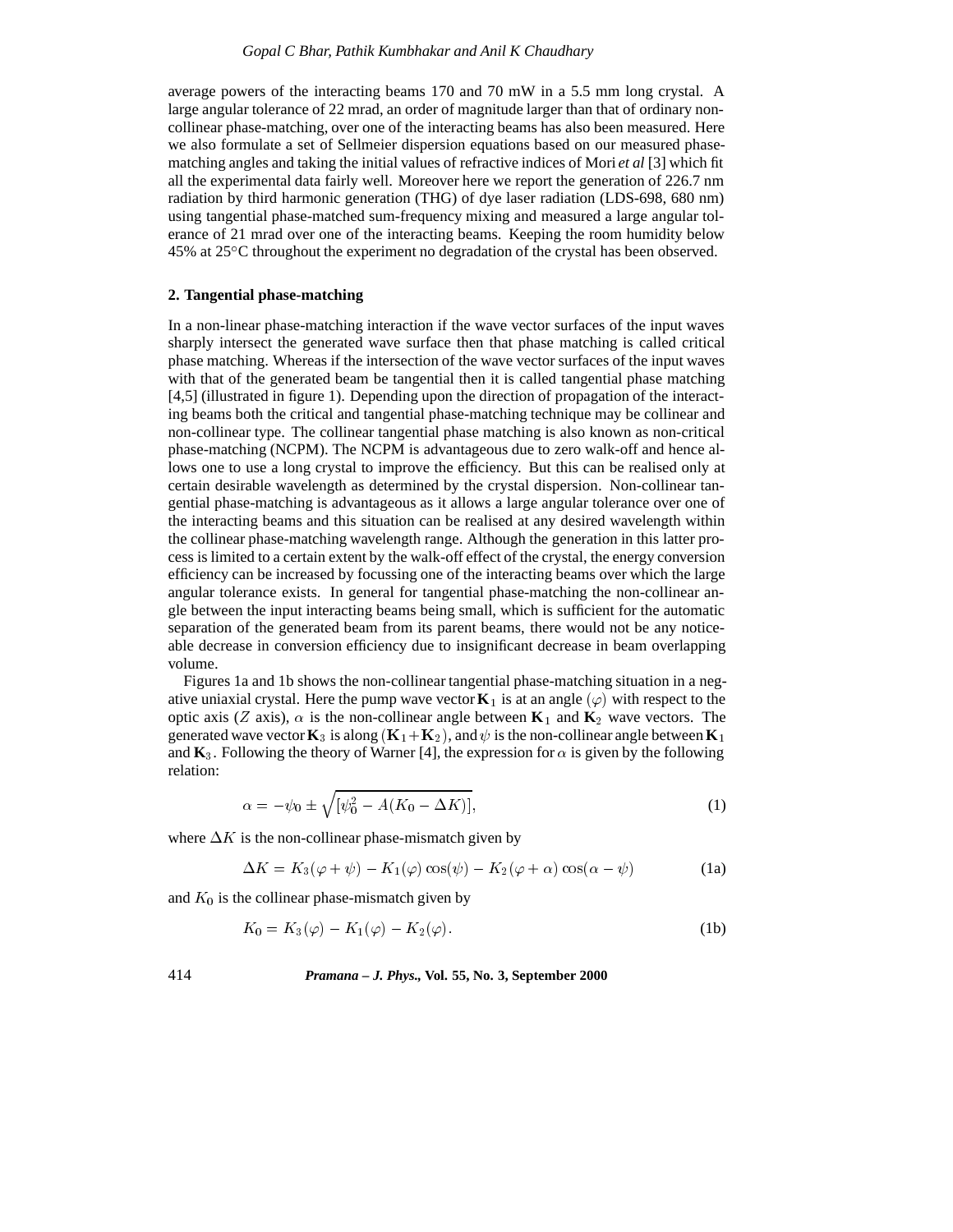

**Figure 1.** Illustration of tangential phase-matching. For fourth harmonic generation both the wave vector  $K_1$  and  $K_2$  are for 532 nm whereas for third harmonic generation the wave vector  $\mathbf{K}_1$  corresponds to the dye second harmonic radiation and  $\mathbf{K}_2$ corresponds to the dye radiation.  $\varphi$  is the angle of the pump beam  $\mathbf{K}_1$  with the optic axis  $(Z)$  of the crystal. (**a**) illustrates the tangential phase-matching situation and (**b**) represents the critical phase-matched situation. Inset shows the experimental set-up for fourth harmonic generation. M1 and M2 are two mirrors. M1 have  $\sim$ 70% transmission and  $\sim$  30% reflectance at 532 nm. M2 have  $\sim$  100% reflectance at 532 nm.

A is a function of  $\varphi$  and the interacting wavelengths.  $\psi_0$  is the non-collinear angle between the pump beams,  $\mathbf{K}_1$  and  $\mathbf{K}_2$  corresponding to the tangentially phase-matched point. It is seen from eq. (1) that for the given values of  $K_0$  and  $\Delta K$  there will in general be two values of  $\alpha$ . Figure 1b illustrates the situation in which the **K**<sub>3</sub> and **K**<sub>1</sub> + **K**<sub>2</sub> surfaces intersect each other. In this situation the generated beam energy versus non-collinear angle  $(\alpha)$ curve takes a 'doughnut' shape (figure 2). If, however,  $\psi_0^2 = A(K_0 - \Delta K)$ , then there will be only one solution, which is called the tangential phase-matching situation if  $\Delta K = 0$ . Therefore  $\alpha$  becomes equals to  $-\psi_0$  as shown in figure 1a. But in our experimetal situation for fourth harmonic generation the value of  $\psi_0$  itself is negative therefore the values of  $\alpha$ is always positive (figure 2) while for third harmonic generation negative value of  $\alpha$  is observed (figure 3).

## **3. Sellmeier dispersion**

Phase-matching angles for the generation of UV radiation in the range 195–265 nm (with a gap from 210–226 nm) in the CLBO crystal have been measured. Radiation in the above range have been generated by non-collinear sum-frequency mixing (SFM) and second

*Pramana – J. Phys.,* **Vol. 55, No. 3, September 2000** 415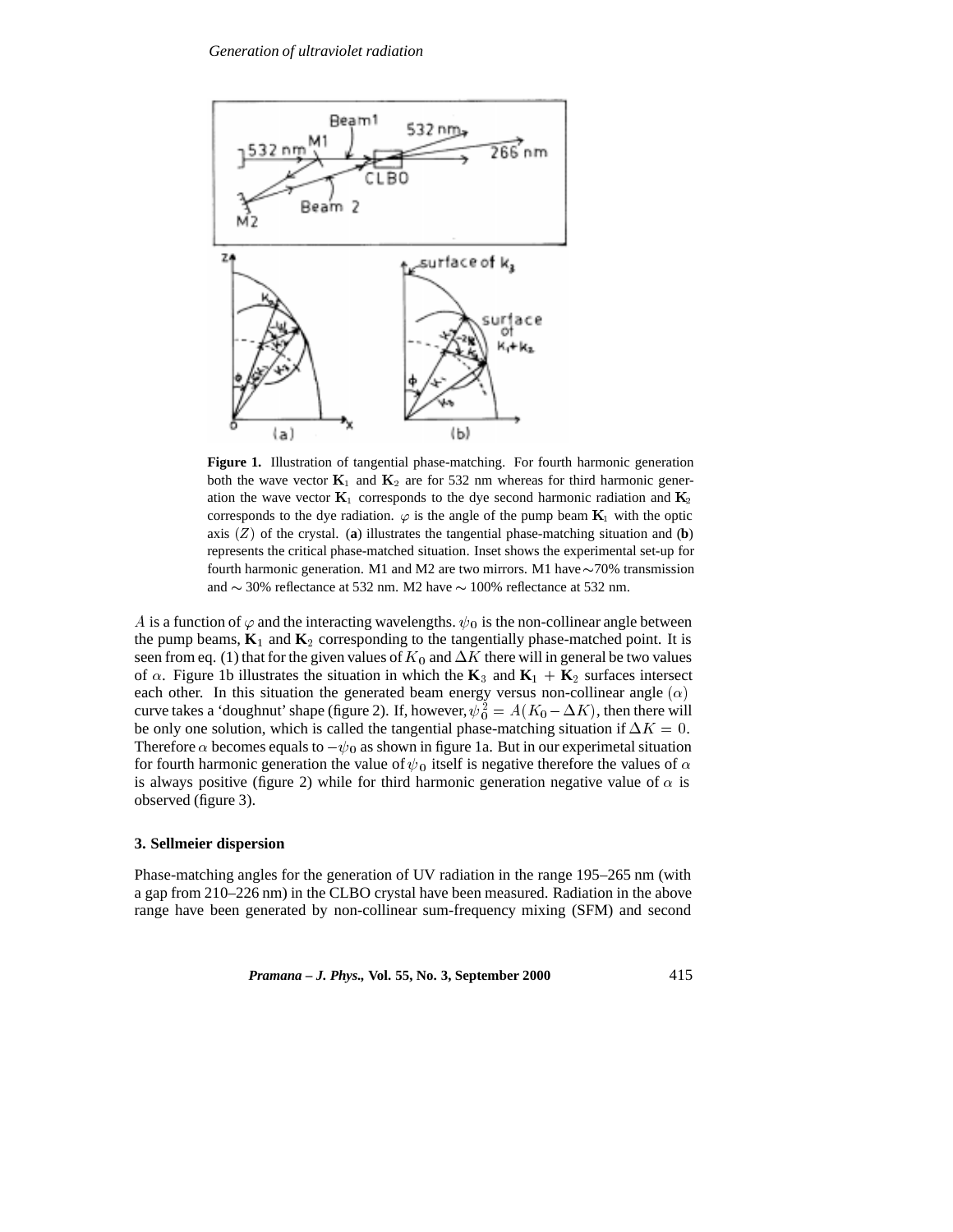

Figure 2. Fourth harmonic generated energy (a.u.) with the variation of the noncollinear angle  $(\alpha)$  for three different values of  $\varphi$ . Circles are the experimental points. Smooth curves are theoretical (based on eqs (2) above).



**Figure 3.** Variation of the third harmonic generated energy (a.u.) with the variation of the non-collinear angle  $(\alpha)$  for three different values of  $\varphi$ . Circles are the experimental points. Smooth curves are theoretical (based on eqs (2) above). Inset shows the experimental set-up for third harmonic generation. K1 and K2 are BBO and CLBO crystal, M is a dichroic mirror with 80% UV transmission and  $> 97\%$  reflectance for 560–730 nm and M<sup>'</sup> is an another mirror having  $> 97\%$  reflectance for 560–730 nm, P is the 90<sup>°</sup> polarization rotator for UV radiation.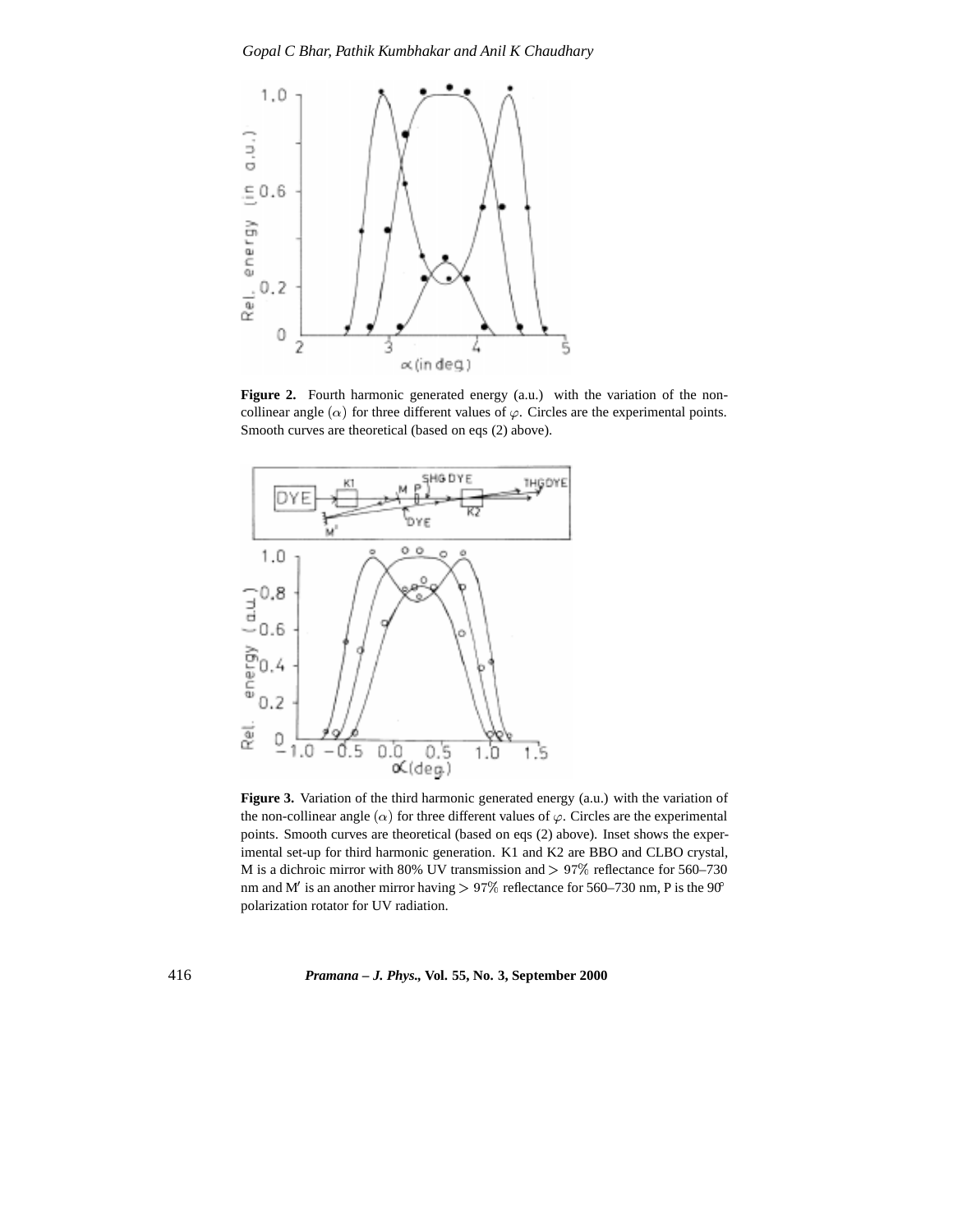#### *Generation of ultraviolet radiation*

harmonic generation (SHG). The fundamental pump radiations used are Nd:YAG laser radiation i.e. 1064 nm and two different dyes having wavelength tuning in the visible range. The Nd:YAG laser is an electro-optically  $Q$ -switched system having a pulse-width of 10 ns and pulse repetition rate of 10 Hz (DCR-11, Spectra Physics) and the dye laser is a PDL-2 (Spectra Physics) system. Radiation in the range 195–210 nm have been generated by type-I non-collinear sum-frequency mixing of 1064 nm with 239–262 nm radiation. The latter radiation have been generated in a type-I  $60^{\circ}$ , 8.3 mm thick BBO crystal by SHG of 7-amino-4-trifluoro-methyl coumarin (470–530 nm) dye laser radiation. The generation of 226–236 nm radiation in the CLBO crystal has been done by non-collinear type-I sum-frequency mixing of dye fundamental radiation (LDS-698, pumped by the second harmonic of Nd:YAG radiation, having tuning range 678–713 nm) with its second harmonic radiation. The second harmonic radiation has been generated in a type-I  $30^{\circ}$  cut, 7.3 mm thick BBO crystal by SHG. Based on some of our experimentally measured phasematching angles (shown in table 1) and the reported refractive index data of Mori *et al* [3] we formulate a set of Sellmeier dispersion equations for the CLBO crystal and these are given by the following equations.

$$
n_o^2 = 1.458830 + 0.748813/(1 - 0.013873/\lambda^2) + 0.354361/(1 - 35.0/\lambda^2),
$$
 (2a)

$$
n_e^2 = 1.422750 + 0.634640/(1 - 0.013382/\lambda^2) + 0.170604/(1 - 35.0/\lambda^2). \tag{2b}
$$

Table 1 shows the interacting wavelengths, type of phase-matching, the non-collinear angle, if any, and the corresponding values of the measured and calculated phase-matching angles (using the Sellmeier equations (2a) and (2b)). A comparison of the experimentally measured [2,3] phase-matching angles with their corresponding calculated values using Sellmeier dispersion equations (2a) and (2b) have also been made and is shown in table 1. From table 1 it is observed that the calculated values of the phase-matching angles (this work) agree fairly well with the corresponding measured values (this work, [2,3]) within the experimental accuracy. One of the reasons of the departure of the measured phasematching angles from the corresponding calculated values near  $80-90^\circ$  phase-matching angles may be the large angular bandwidth of the crystal near non-critical phase-matching.

## **4. Tangential phase-matched harmonic generation and energy measurement**

The tangential phase-matching experiment has been performed with a type-I  $80^{\circ}$  cut CLBO crystal of thickness 5.5 mm. We performed first the fourth harmonic generation (FOHG) experiment. The experimental set-up for FOHG has been shown in figure 1 (inset). The Nd:YAG laser employed in the experiment is the same as described earlier, is a Q-switched laser operating at a pulse repetition rate of 10 Hz (pulse duration  $\sim$ 10 ns). Nd:YAG laser system has an in-built second harmonic generator. We separate the second harmonic 532 nm beam from the residual 1064 nm in a spatial filter, then separate the 532 nm beam incident on a mirror (M1) having 70% transmission and 30% reflectance at 532 nm. Reflected 532 nm beam is made to incident on another mirror (M2) having  $\sim$ 100% reflectance at 532 nm. Thus the reflected beam from mirror (M2) and the transmitted beam from mirror (M1) is incident on the CLBO crystal for fourth harmonic generation by tangential phase-matching. The required non-collinear angle between the incident beams is adjusted by the mirrors M1 and M2. The crystal optic axis lies on the horizontal plane and the polarisation of both the 532 nm beams (second harmonic of Nd:YAG, 1064 nm) being vertical, the crystal is rotated in the horizontal plane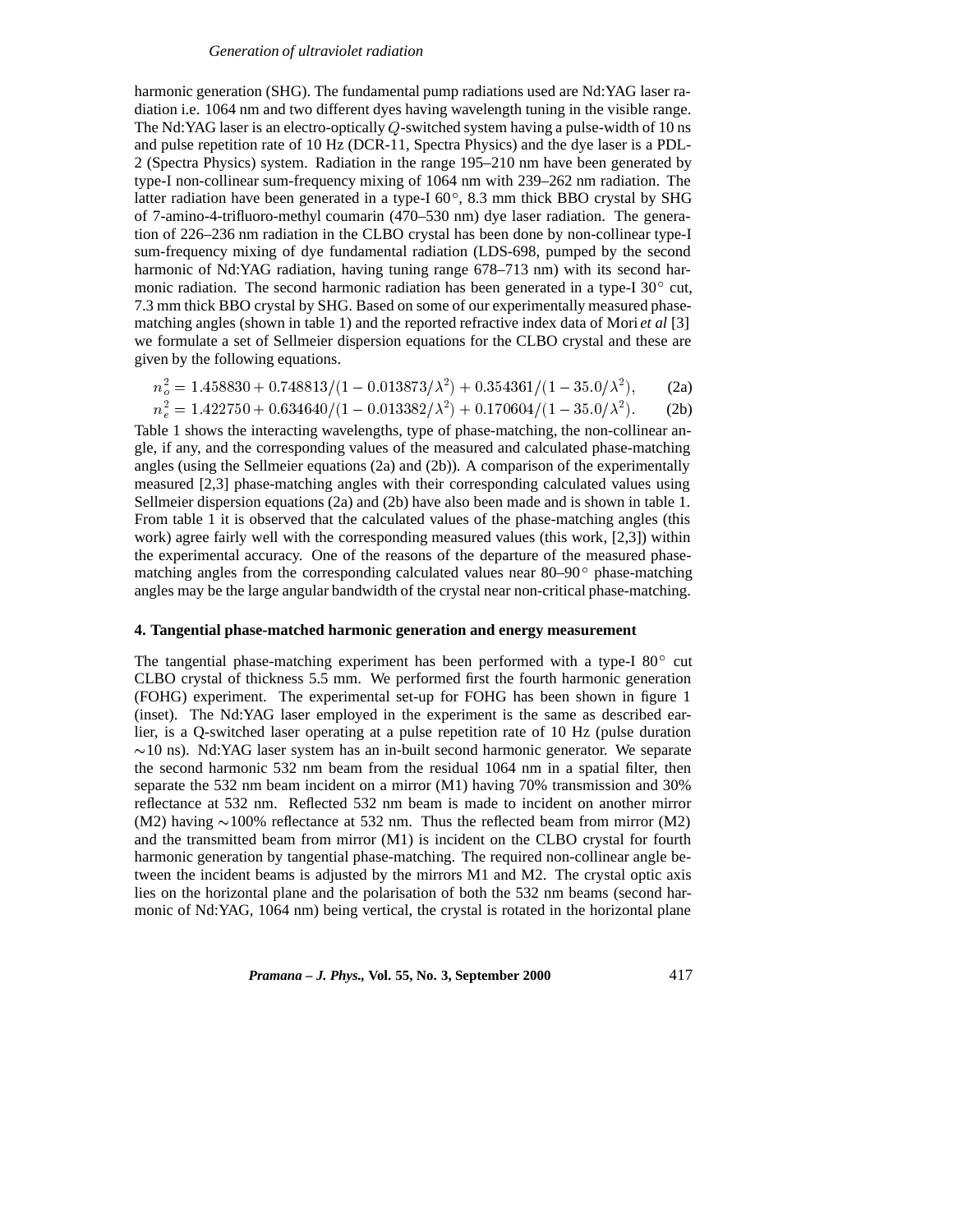to realise the type-I ( $o + o \rightarrow e$ ) phase-matching situation. While searching for the tangentially phase-matched point, we set the crystal optic axis at an angle with respect to the direction of the direct pump beam and the non-collinear angle is changed to obtain the

| Nonlinear devices<br>(Type)   | Interacting<br>wavelengths (nm) |        | Phase-matching angle (deg)<br>(Values within bracket indicate reference<br>numbers). Values without any bracket<br>are obtained in this work |            |
|-------------------------------|---------------------------------|--------|----------------------------------------------------------------------------------------------------------------------------------------------|------------|
|                               | Input                           | Output | Measured                                                                                                                                     | Calculated |
| <b>SHG</b>                    | 473.6, 473.6                    | 236.8  | 90                                                                                                                                           | npm        |
| (I, collinear)                | 475.0, 475.0                    | 237.5  |                                                                                                                                              | 90.0       |
|                               | 475.4, 475.4                    | 237.7  | 85.5                                                                                                                                         | 87.9       |
|                               | 479.4, 479.4                    | 239.7  | 81.1                                                                                                                                         | 81.8       |
|                               | 483.4, 483.4                    | 241.7  | 78.5                                                                                                                                         | 78.7       |
|                               | 487.4, 487.4                    | 243.7  | 76.1                                                                                                                                         | 76.3       |
|                               | 491.4, 491.7                    | 245.7  | 74.3                                                                                                                                         | 74.3       |
|                               | 495.4, 495.4                    | 247.7  | 72.5                                                                                                                                         | 72.6       |
|                               | 498.4, 498.4                    | 249.2  | 71.4                                                                                                                                         | 71.4       |
|                               | 499.4, 499.4                    | 249.7  | 71.0                                                                                                                                         | 71.0       |
|                               | 509.4, 509.4                    | 254.7  | 67.4                                                                                                                                         | 67.7       |
|                               | 518.4, 518.4                    | 259.2  | 65.1                                                                                                                                         | 65.1       |
|                               | 527.4, 527.4                    | 263.7  | 62.7                                                                                                                                         | 62.9       |
|                               | 532.0, 532.0                    | 266.0  | 62.0, 62.0(3)                                                                                                                                | 62.0       |
|                               | 1064, 1064                      | 532    | 30.0(3)                                                                                                                                      | 29.0       |
| <b>SHG</b>                    | 1064, 1064                      | 532    | 41.9(2)                                                                                                                                      | 41.9       |
| (II, collinear)               | 1064, 1064                      | 532    | 42.0(3)                                                                                                                                      | 41.9       |
| (I, tangential)               | 532.0, 532.0                    | 266.0  | 61.0                                                                                                                                         | 61.0       |
| THG (I, near collinear,       | 678.8, 339.40                   | 226.3  | 90                                                                                                                                           | npm        |
| non-collinear                 | 679.8, 339.90                   | 226.6  |                                                                                                                                              | 90.0       |
| angle = $0.5^{\circ}$ )       | 680.1, 340.05                   | 226.7  | 86.3                                                                                                                                         | 88.0       |
|                               | 685.0, 342.50                   | 228.3  | 81.7                                                                                                                                         | 82.0       |
|                               | 690.0, 345.00                   | 230.0  | 79.2                                                                                                                                         | 79.3       |
|                               | 695.1, 347.55                   | 231.7  | 77.0                                                                                                                                         | 77.0       |
|                               | 699.9, 349.95                   | 233.3  | 75.1                                                                                                                                         | 75.2       |
|                               | 705.0, 352.50                   | 235.0  | 73.3                                                                                                                                         | 73.5       |
|                               | 710.1, 355.05                   | 236.7  | 72.0                                                                                                                                         | 72.0       |
| <b>THG</b><br>(I, tangential) | 680.0, 340.00                   | 226.67 | 87.0                                                                                                                                         | 87.85      |
| <b>SFM</b>                    | 1064, 239.21                    | 195.30 | 90                                                                                                                                           | 86         |
| (I, near collinear,           | 1064, 239.40                    | 195.43 | 88.1                                                                                                                                         | 85         |
| non-collinear                 | 1064, 241.21                    | 196.63 | 83.5                                                                                                                                         | 81.4       |
| angle = $0.8^\circ$ )         | 1064, 243.19                    | 197.95 | 81.1                                                                                                                                         | 80.2       |
|                               | 1064, 245.13                    | 199.23 | 78.6                                                                                                                                         | 78.4       |
|                               | 1064, 247.21                    | 200.6  | 77.0                                                                                                                                         | 76.9       |
|                               | 1064, 248.58                    | 201.5  | 76.0                                                                                                                                         | 75.9       |
|                               | 1064, 250.86                    | 203.0  | 74.5                                                                                                                                         | 74.5       |
|                               | 1064, 255.46                    | 206.0  | 72.0                                                                                                                                         | 72.0       |
|                               | 1064, 261.64                    | 210.0  | 69.2                                                                                                                                         | 69.2       |

**Table 1.** The experimental phase-matching angles with the predicted values for different non-linear interactions in CLBO crystal.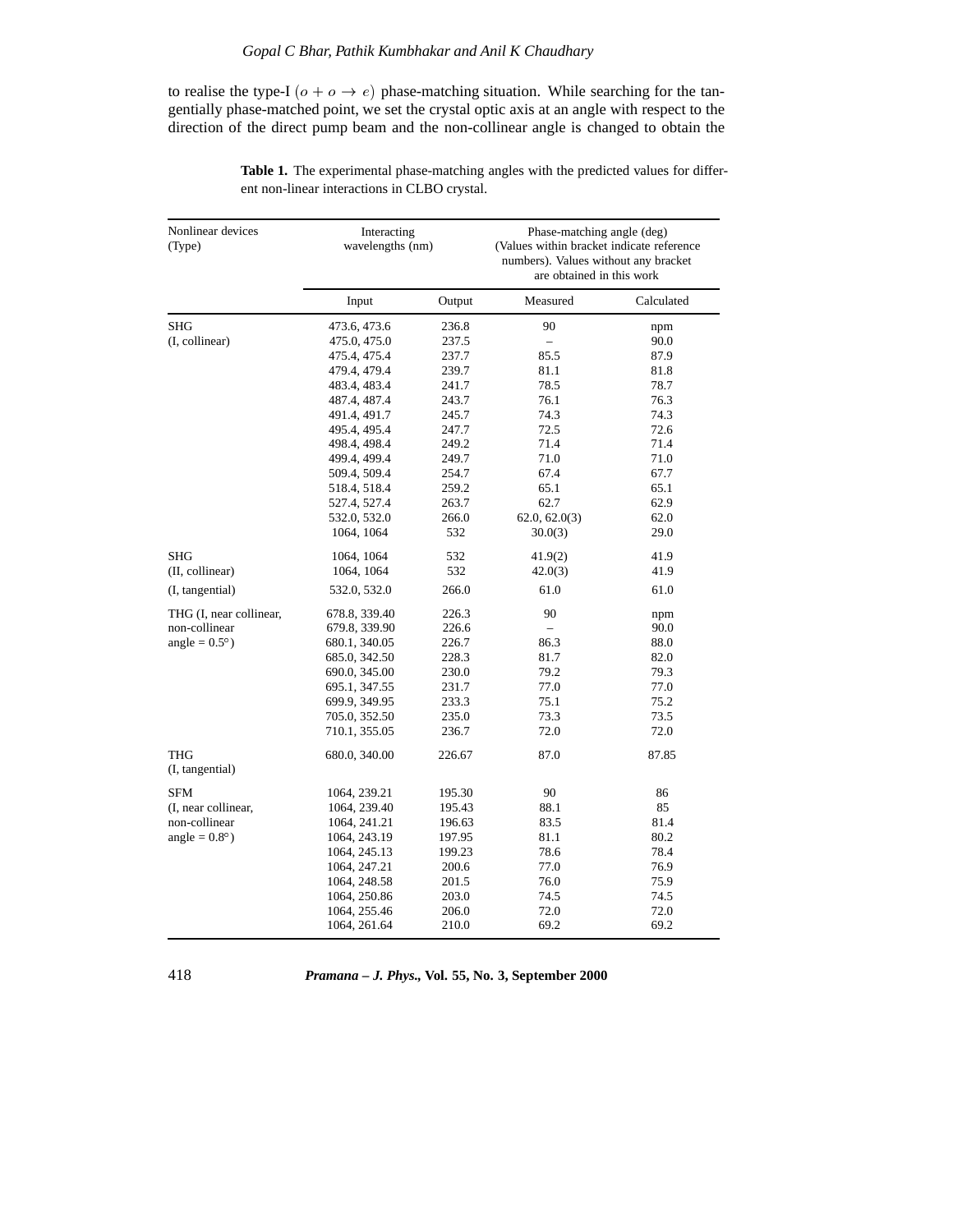#### *Generation of ultraviolet radiation*

maximum conversion. Figure 2 represents the variation of the generated (normalized) second harmonic energy as a function of non-collinear angle  $(\alpha)$  plotted for three different values of  $\varphi$ . For a particular value of  $\varphi$ , a broad maximum in the generation of the second harmonic is observed. The measured value of  $\varphi$  for this situation and the measured angular tolerance over one of the interacting beams are  $61^\circ$  and 22 mrad whereas the corresponding theoretical values calculated using Sellmeier dispersion equations (2) are 61 and 20.9 mrad respectively. The comparison of the measured angular tolerance for tangential phase-matched and ordinary non-collinear/collinear phase-matching has been done. The angular tolerance over one of the interacting beam at the tangential phase-matched situation for FOHG is 22 mrad which is an order of magnitude larger than that for ordinary non-collinear/collinear phase-matching. The value of angular tolerance for near collinear/collinear FOHG in the same 5.5 mm long CLBO crystal is only  $\sim 0.96$  mrad. As the value of  $\varphi$  is increased, the single peak breaks up into two peaks due to the penetration of the wave vector surface of  $k_3$  with that of  $k_1 + k_2$ . The smooth curves are theoretically predicted using the equations (2) while the experimental points are represented by circles. The transition from a narrow peak to a broad one and its bifurcation is clearly evident from figure 2.

The schematic of the experimental set-up for the generation of 226.7 nm radiation by third harmonic generation of 680 nm dye laser radiation (LDS-698, pumped by the second harmonic of the Nd:YAG laser radiation) is shown in the inset of figure 3. The experiment has been done in two steps. First we generate the second harmonic of 680 nm in a type-I,  $\theta = 30^{\circ}$  cut, 7.3 mm long BBO crystal (K1) by collinear type-I phase-matching. The polarization of the dye beam being vertical K1 crystal has been rotated in the horizontal plane to satisfy the type-I phase-matching condition. The horizontally polarized harmonic beam is then separated from its parent fundamental by a dichroic mirror (M) with 80% UV transmission and  $> 97\%$  reflectance for 560–730 nm covering the fundamental dye radiation. Separated UV radiation passes through a  $90^{\circ}$  polarization rotator thereby converting the polarization state of the UV beam vertical. Then the vertically polarized UV and the fundamental dye radiation (reflected by another mirror M' having  $> 97\%$  reflectance for 560–730 nm) are mixed in the type-I,  $\theta = 80^{\circ}$  cut, 5.5 mm long CLBO crystal (K2) for type-I  $(o+o \rightarrow e)$  tangentially phase-matched third harmonic generation. The tangentially phase-matched point for THG has been found out in the same way as is done for FOHG i.e. we set the crystal optic axis at an angle with respect to the direction of the direct pump beam (dye second harmonic beam) and the non-collinear angle is changed to obtain the maximum conversion. Figure 3 shows the variation of the generated third harmonic energy (normalized) with the variation of the non-collinear angle  $(\alpha)$  for three different values of  $\varphi$ . The experimental value of  $\varphi$  for which the broad maximum (corresponding to the tangential phase-matching situation) is observed is  $87^\circ$  whereas the corresponding theoretical value is 87.85 $^{\circ}$  based on the equations (2) above. The experimental values of  $\varphi$ for the reduced maxima and the bifurcation (shown in figure 3) are  $86.85^{\circ}$  and  $87.15^{\circ}$  and the corresponding theoretical values are  $87.7^{\circ}$  and  $88^{\circ}$  (using equations (2) above). The angular tolerance obtained over one of the interacting beam is 21 mrad and the corresponding theoretically calculated value is 20.9 mrad. The calculated values (based on the eqs (2) above) of the phase-matching angles as well as the value of angular tolerance agrees fairly well to their corresponding measured values.

Figure 4 shows the variation of the conversion efficiency for FOHG with the average power of the input fundamental radiation (532 nm beams). Due to the employment of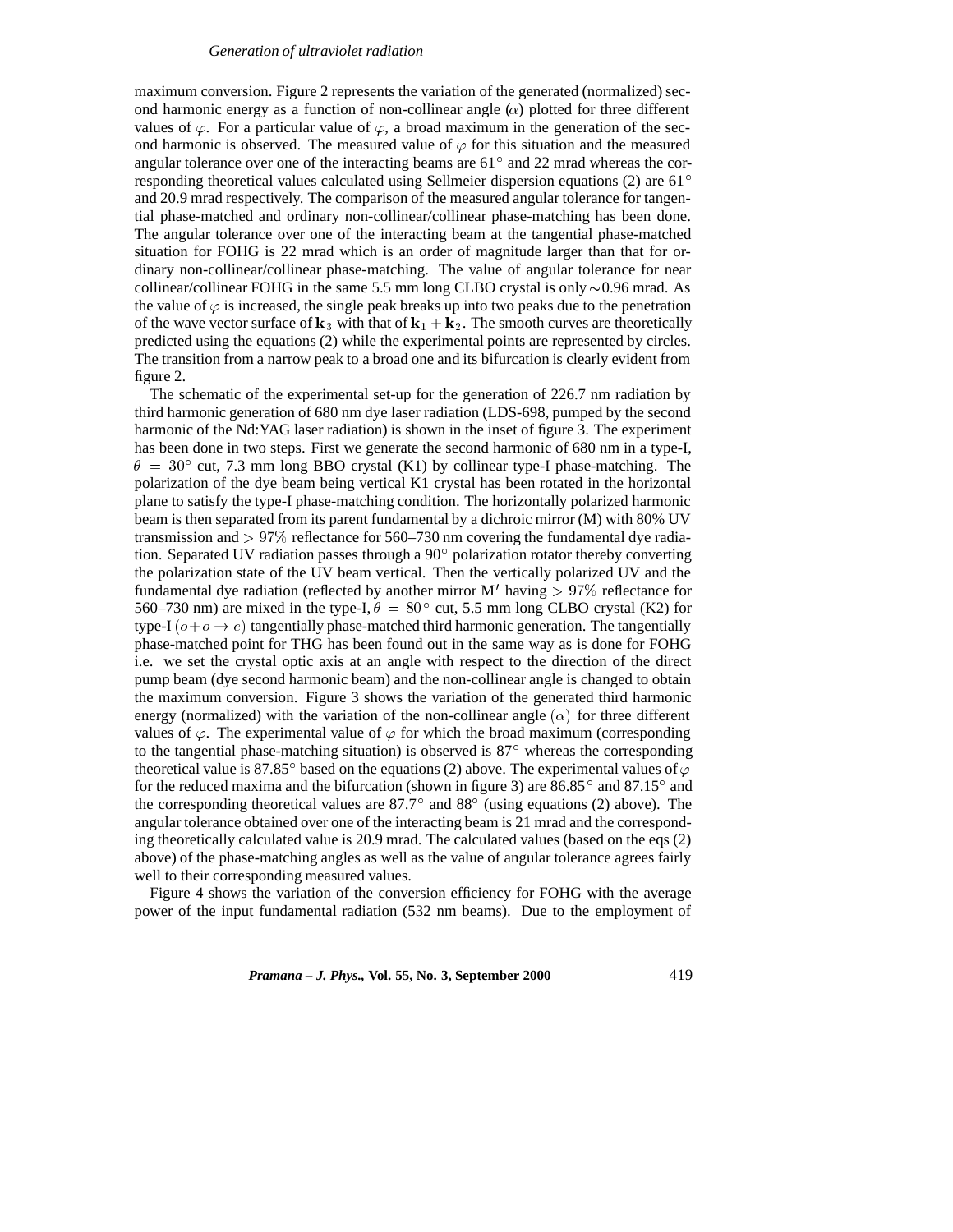

**Figure 4.** Variation of the conversion efficiency  $(\eta$  in %) with the input pump powers (mW) for fourth harmonic generation. Lower scale for the beam 1 and the upper scale for beam 2. Circles are experimental points. Solid curve is the average of the experimental points.

the non-collinear phase-matching configuration the generated beam automatically separates out from its parent beams and does not require any lossy filter. The energy of the fundamental 532 nm beams as well as that of the generated beam has been measured by a joule-meter (Gentec, ED-100A). The maximum energy conversion efficiency obtained for the generation of fourth harmonic of Nd:YAG 1064 nm radiation is 15% with the average powers of the input fundamental radiations (both 532 nm beams) are 170 and 70 mW only and the length of the crystal is only 5.5 mm. Kojima *et al* [1] has reported 19% conversion efficiency in a 15 mm long crystal. It may be noted that the judicious choice of tangential phase-matching allows us proper focusing of one of the input pump beam to realise a comparable conversion efficiency of  $\sim$ 15% using a crystal having length  $\sim$ 1/3 rd of that used in [1]. Dots  $\left( \bullet \right)$  in figure 4 are experimental points and the solid curve is the average of the experimental points. It is observed from figure 4 that the conversion efficiency obtained is far below the saturation therefore considering that the damage threshold [1] of the CLBO crystal is very high larger conversion efficiency may be obtained using higher pump powers and using thicker crystals than that used in our experiment. To avoid any degradation of the crystal throughout the experiment the room humidity has been kept below 45%.

# **5. Conclusion**

Tangential phase-matching for the generation of fourth harmonic of Nd:YAG and third harmonic of dye laser radiation have been realised for the first time in the CLBO crystal. The energy conversion efficiency obtained in the process of FOHG is 15% with the average